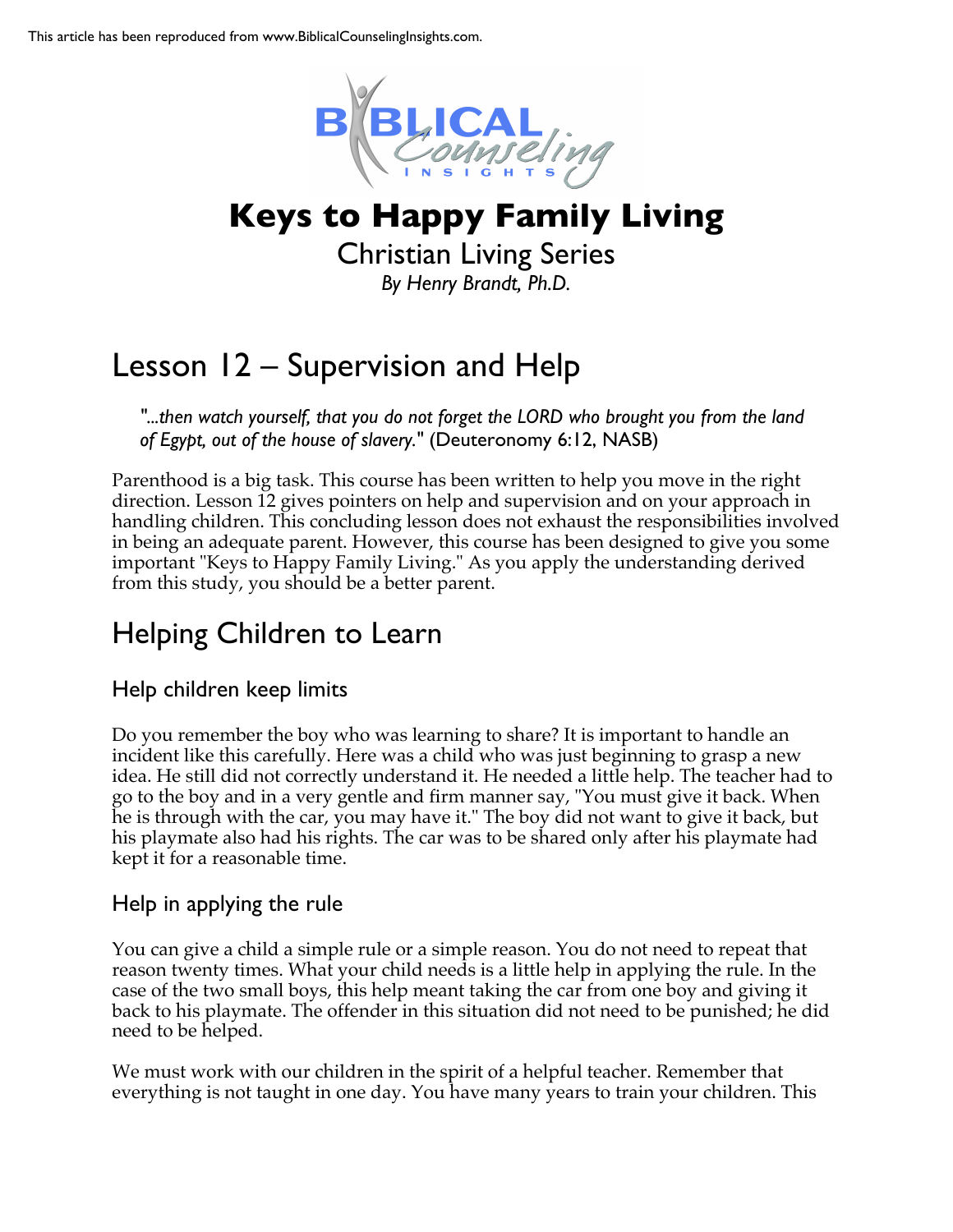necessitates understanding and consistency, gentleness and fairness. We adults are still struggling with some of these principles of right living. We cannot expect our children to become perfect overnight. It is easy for us to tell them to share their toys, but how freely in heart do we share our lawn mower or our automobile? Children value their possessions much as we do ours.

### Help in accepting limits

All children need help in accepting limits. A four-year-old girl is an example of this. Her mother, in despair, said, "I am rearing a little delinquent." This was true. The child was the terror of the block. Today this child is developing normally because her mother learned from a friendly neighbor the secret of setting reasonable limits and helping the child observe them.

One day this little four-year-old was playing in the neighbor's house. She had scattered blocks all over the room. She decided that it was time to go home and went to the closet to get her coat. The neighbor said, in his firm way, "We should pick up the blocks before you go." ''I'm not picking up any blocks," she responded. She proceeded to the closet. This little girl needed someone to help her take care of the blocks. Realizing the child's need, the neighbor, gently but firmly, led her back to the center of the room. The child wasn't going to pick up any blocks, and it was a real struggle for the neighbor to help her. With her hand in his, he picked up a block and put it away. He picked up the second one and the third one. She said, "Leave me alone. I'll do it myself." He left her alone, but the minute he released his hand, she darted toward the closet. He went after her and brought her back. She was very rebellious and needed some more external help. She did not need a scolding or a threat or a spanking. Those techniques had been tried unsuccessfully by her mother. The neighbor started over again with the child's hand in his. She did not like it. She protested, but they were getting the job done. He was not doing it for her. He was doing it with her. This is a very important principle. She was not just standing there watching him. Again she said, "Let me alone. I'll do it myself." He let her go. This time she stood there to watch him do it. He took her hand in his and started at the job again. Finally, the third time she said, "Let me alone." He let her alone, and she started doing it herself.

It is true that he did most of the work. It would have been easier for him to do it all himself, but this would not have taught the child what she needed to learn. He did not alienate that child; in fact, his house was her favorite spot for play. She knew that in his home there were definite boundaries, whereas she did not have the security of known limits in her own home. If she yelled, kicked, and screamed, in order to quiet her the parents would adjust the limits they had set up.

If a child screams in his rebellion, it is more important to see to it that he observes the limits than that his screaming be stopped. The issue should not be, "Stop your screaming." A child persists in screaming only when he gets the desired results. However, there does not have to be any conditional position in your own mind. If your request is fair and reasonable, then with all kindness help your child fulfill it. You will not make an invalid out of him. You will be teaching him.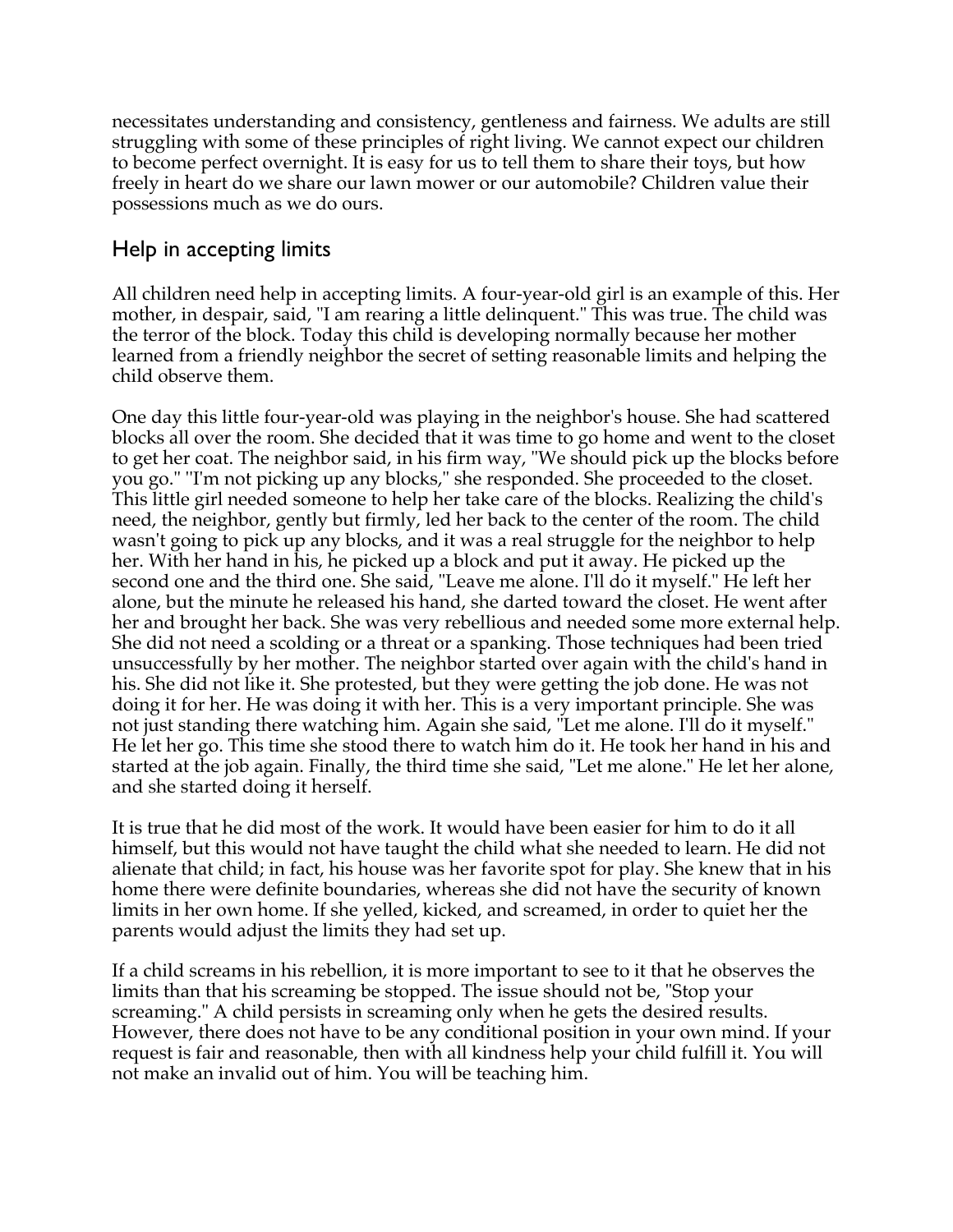### Supervision is needed

Supervision is necessary wherever limits are set up. This is not only true for children, but also for adults. Most fathers are supervised on their jobs. Why do businesses and big corporations spend many thousands of dollars on supervision? It is normal for all of us to wander away from prescribed limits. This is graphically stated in Romans 3:12: "ALL HAVE TURNED ASIDE, TOGETHER THEY HAVE BECOME USELESS; THERE IS NONE WHO DOES GOOD, THERE IS NOT EVEN ONE."

Parents ought not to be disappointed if their children need supervision or help. This is the major task and privilege of parenthood. Consider Proverbs 29:15, 17:

"The rod and reproof give wisdom, But a child who gets his own way brings shame to his mother. .... Correct your son, and he will give you comfort; He will also delight your soul."

Parenthood, therefore, involves a combination of setting limits and then supervising and helping our children so that the limits will be observed.

### Help children by demonstration

Another example of this principle of help involves several children playing around a slide. One child had begun to use the slide, and then all the children wanted to use it. Each one wanted to be first, but children need to learn the principle of taking turns. A wise adult approached and gave help. He chose Mary at random and said: "Mary, you first; Johnny is next; and Sally is after Johnny. Tommy is after Sally," and so on. Soon these children understood the idea of taking turns. They merely needed help by means of a demonstration.

### Follow up orders that are not obeyed

#### *Distinguish between words and a real limit*

Your children will make a distinction between words and a real limit at your house. You might say, for example, "Children, we are going to eat now." No one moves. You are in the middle of mashing potatoes and not ready yourself. Your family gets accustomed to your chatter as a worker gets accustomed to the noise in a factory. The noise is there, but they don't hear it. The same thing happens in a family if you just talk about limits but are not bound by them yourself and are not prepared to carry them through. You are wasting your time by yelling if you do not follow through. This confusion only creates an unwholesome atmosphere in your home.

Some children were playing in a neighbor's yard. A mother called from across the fence, "Johnny!" Johnny kept on playing. She called a second time and a third. One of the children heard it and said, "Johnny, your mother wants you to go home." "Oh, I don't have to go home yet." Finally, the mother called again with a much different tone and volume, "Johnny!" Some of us have two kinds of voices. There is the voice that means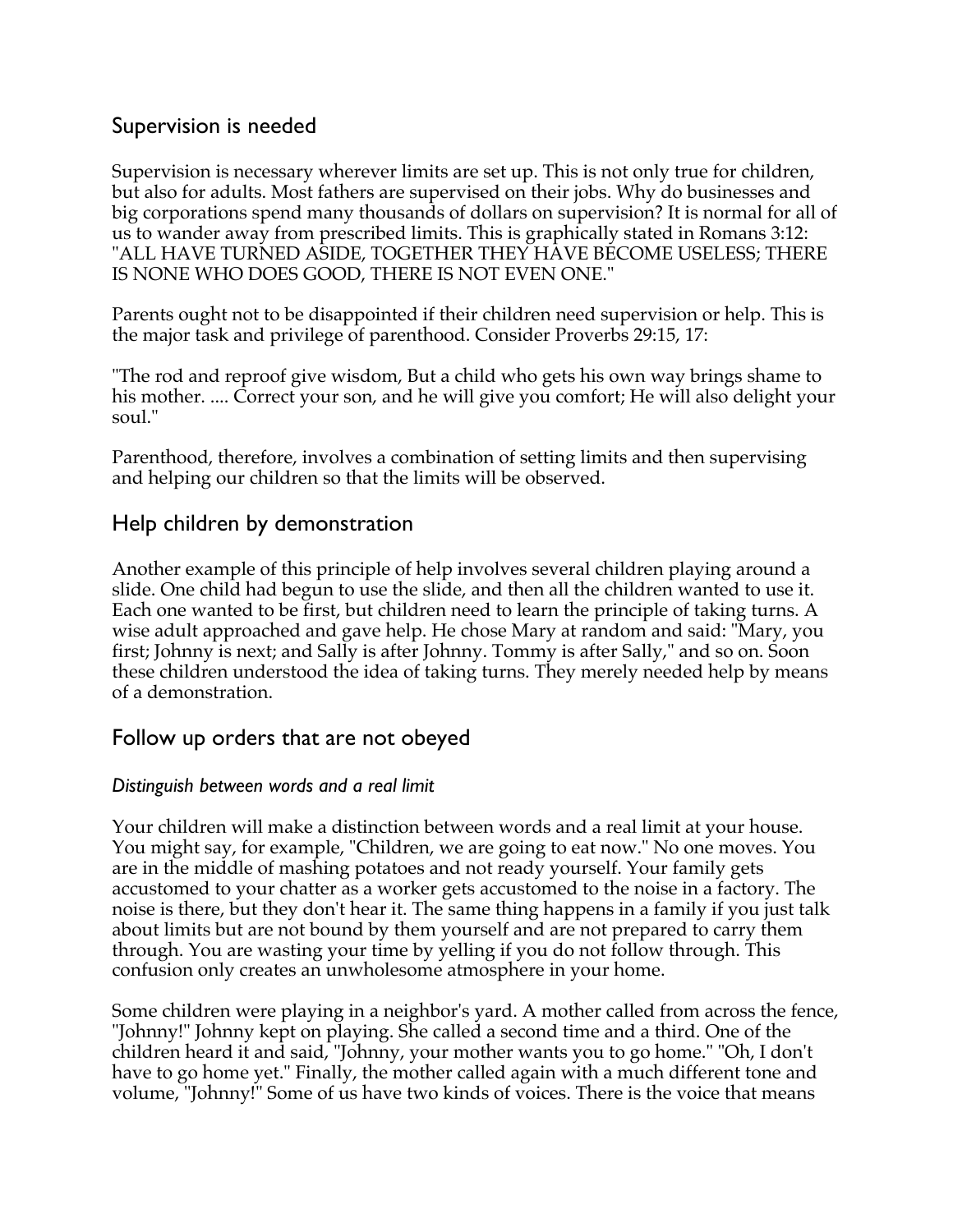"Hop to it this minute!" and there is the voice the child does not associate with action. A mother may wonder what's the matter with her child because he won't respond to her call. Often the reason is that she's not prepared to follow through. If she calls, she needs to be prepared to follow up. It is the intent to carry things out that makes a difference.

Another mother tells this story: "I want my daughter to take the garbage out. So I ask her in my most pleasant voice, 'Will you please take the garbage out to the bin?' The child does not move. I ask her again and again in a pleasant voice, but with no response. My question is, 'How long do you have to be agreeable before you can get angry?' Usually about the fourth time I am really irritated. I stop washing dishes, wipe my hands on my apron, and go see that she obeys me. When I do this, my daughter knows I mean business, and she does what I tell her. Why won't my child mind until I get angry?"

#### *Enforce limits rigidly in kindness*

There is an easy solution. The girl does not respond to her mother's request until about the fourth time because she has learned by experience that her mother does not intend to follow through until then. The mother is attempting to set up a positive limit; namely, that it is her daughter's job to take out the garbage; but the child knows that only the angry voice and not the pleasant voice means, "You must do it right now!" Could not the child just as easily learn by experience that the quiet voice carries the positive command as well as the angry voice? The simple solution is for mother to enforce her first and not her fourth request.

The secret of discipline is the setting of reasonable limits and enforcing them rigidly in kindness. If you say, "It is bedtime," set down whatever you are doing and in a kind but firm manner, help your child do what you want him to do.

## Positive Approach in Supervision

Many times in a day your child will need your help with dressing, eating, playing, carrying out a task, obeying a limit. You will need to be continually redirecting an activity, resolving a conflict with another child, and the like. Many times in a day, an adult decision followed by appropriate action is necessary.

#### The positive approach

A little boy four years of age was in an ugly mood. He was looking for trouble. When his playmate came along, he knocked him down and was pounding him. His mother pulled him off. He was kicking, screaming, and yelling as she marched him into the house. He hissed: "Let me alone. I'm going to cut you up in pieces and throw you in the garbage can!" Mother replied: "I know you feel that way, but until you cool off you can't be out there with the rest of the children. I'll just wait here with you until you do."

She did not react negatively to his negative behavior. She was firm with him, and isolated him until he cooled off. This is what is meant by a positive approach. We can,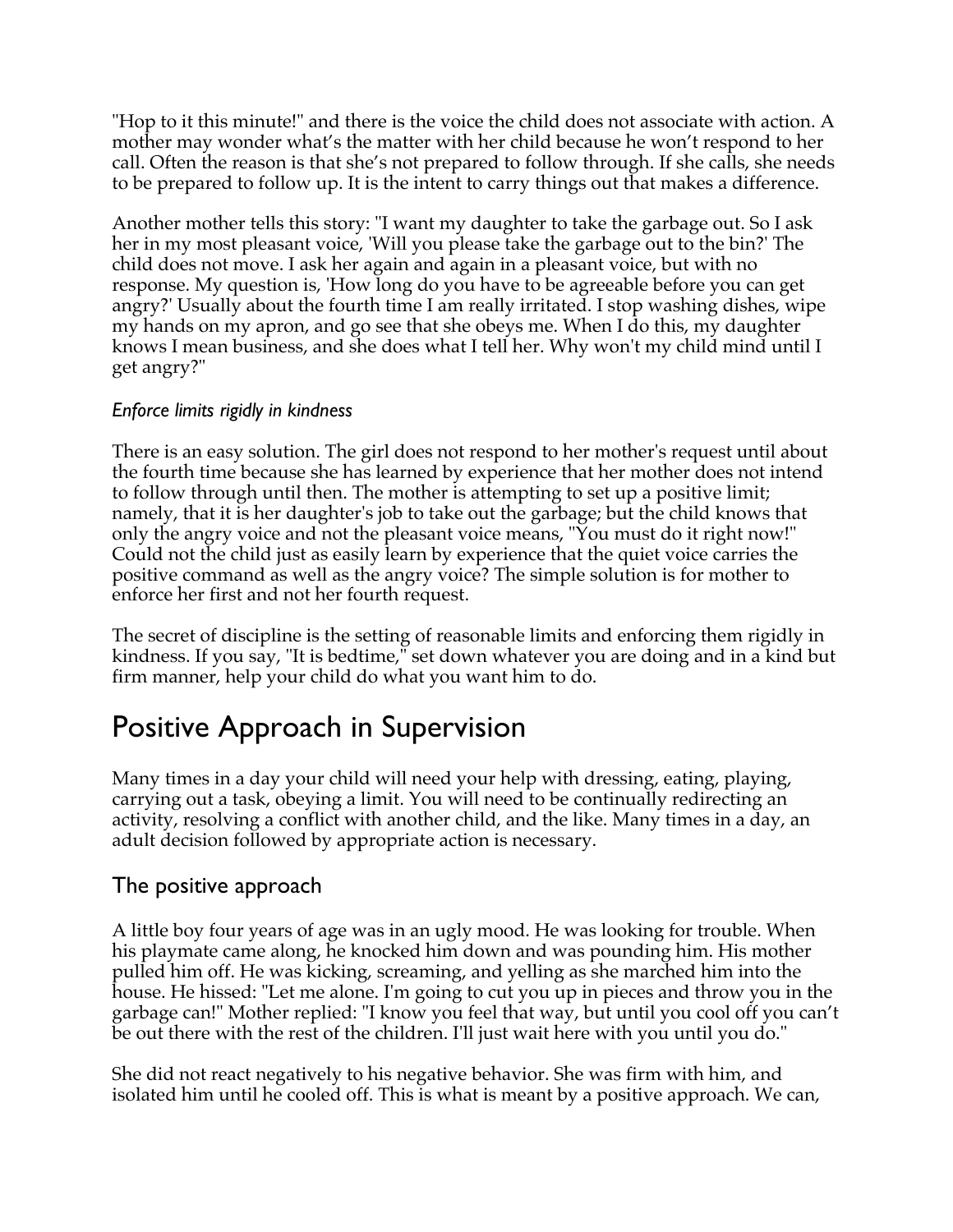by God's grace, maintain a spirit of tenderness, kindness, and gentleness regardless of the child's behavior. Parents need not look at every incident that happens during the day as a crisis, but as part of a continuing learning process. Parents must remember that they are teachers. Accordingly, any incident should be viewed in the perspective of years of learning.

The following incident occurred in a nursery school, where the teachers were making good progress with a boy who had been accustomed to biting other children who resisted him. He had not bitten anyone for a long time. This day he came in sleepy and crabby. He wanted a tricycle that a playmate was using. The playmate refused to give it up, so the ill-natured boy bit him. As the teachers approached the children, both boys were in tears. One could see that the offender knew he had done wrong. One teacher hurried to his playmate to reassure him. The other teacher hurried to the crabby boy and took him into a corner. She said, "You forgot, didn't you?" "Yeah, I forgot," he answered. In this case, her approach was much more effective than if she had glared at him and said, "You little brat! I ought to whip the daylights out of you for doing that!" It was clear that he was sorry. The teacher went on to remind him that there were people who could help him get what he wanted. Soon he got up, went to one of the women and said, "Will you help me get a tricycle, please?"

Do you see the underlying principle here? It is not suggested that you let your children run wild. That must be emphasized. You can deal with your child's most obnoxious behavior in a gentle but firm way. There is a difference between gentle firmness and hostile firmness. A basic tenderness for the child, no matter what the behavior at the moment, is an important invisible help in training children. The boy who was pounding his playmate was handled very differently from the boy who bit his playmate. In either case, the key to the situation was the manner of the adults involved. Kindly and firmly insisting that children behave is far more effective than indulging them, letting them run wild, or allowing them their every whim. A positive approach toward the boy who bit his playmate helped him learn to overcome frustration.

The key to a positive approach is an overall kind feeling for children, not a reaction to what they do at the moment. It takes many years for a child to become an adult. Parents need to be consistent. As parents "train up a child in the way he should go," they can rejoice in the promise of the Word of God that "when he is old he will not depart from it" (Proverbs 22:6).

## Dealing with the unpredictable

Over and over again, parents are faced with unexpected incidents involving the child, incidents which give endless variety and humor to the task of parenthood. It is at such moments that the basic spirit of the parent is on trial. A positive approach is needed at these unexpected moments if it is ever needed. There are, of course, those times when you can carefully weigh all sides of a matter, when you will discuss it and plan carefully what you will say and do. However, the snap decision and the way you react to it really set the tone in your home.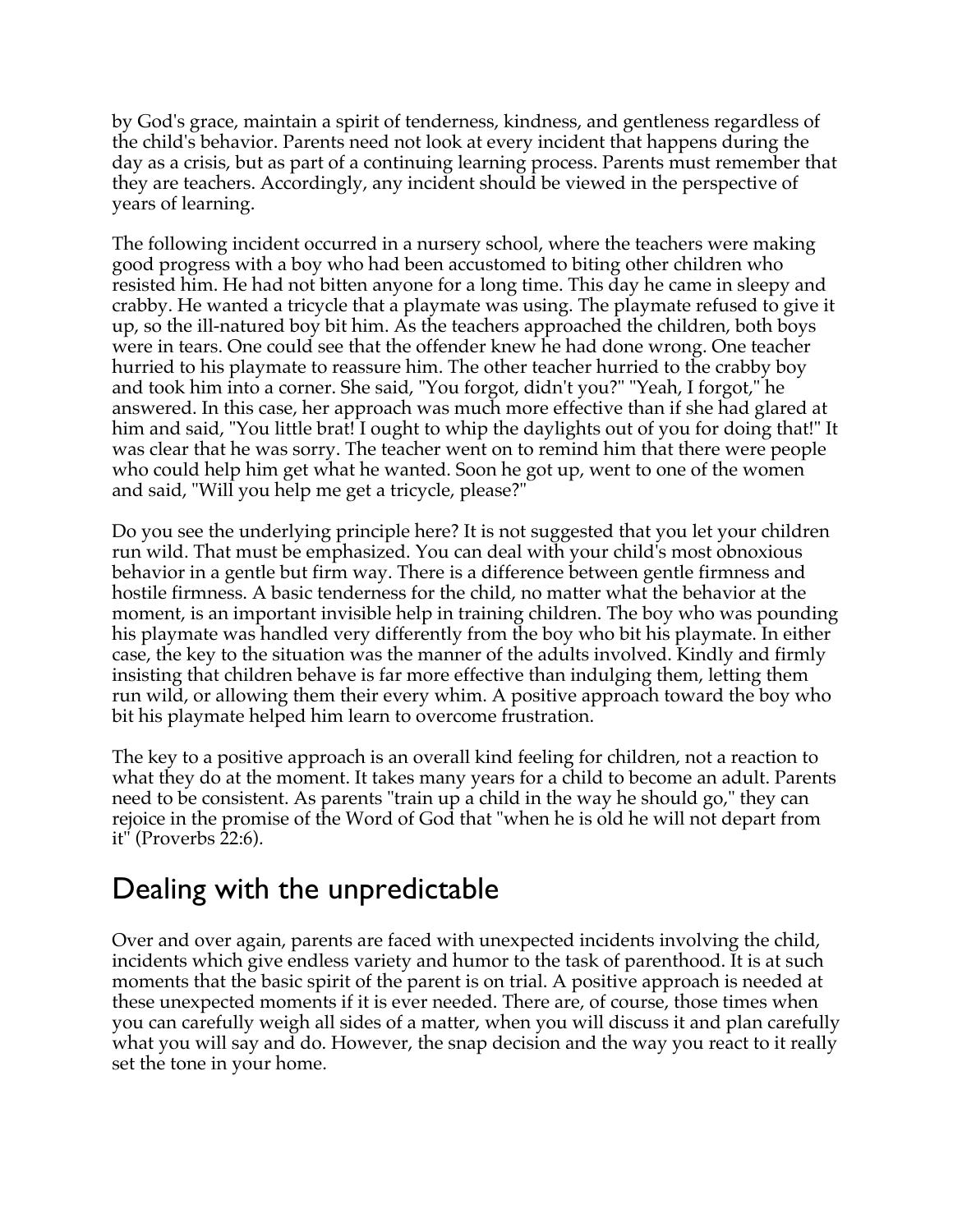The following illustration clarifies what is meant by the unexpected incident:

One morning a mother of three children walked into the kitchen. She was humming happily to herself as she entered. The three boys were grouped around the kitchen sink chattering good-naturedly. She thought to herself that they were getting along agreeably together. Then to her consternation she saw what they were doing. On the drainboard by the sink was a pile of a dozen eggshells and in a bowl were the dozen eggs. The mother was enraged and proceeded to give the boys a angry lecture, telling them that for the rest of the day each must stay in the house and be isolated.

This is what the boys were doing: one had gotten the idea that he would poke a hole in the end of a raw egg, empty the shell, and as a joke throw it at his mother. Emptying the contents of the egg proved to be a very interesting experience, so they did it to another egg. They enjoyed it so much that they went through the whole dozen.

After her angry tirade, the mother began to think more rationally. Here she was, enraged, spoiling her day for herself and for her children over a dollar's worth of eggs. She was ashamed, repented before God, called her children, and confessed that she had acted in a very inappropriate way. Then she made it plain that their deed was not to be repeated. Permission to do such things was needed from her. Everyone was relieved. That noon they all enjoyed scrambled eggs--and later on scrambled egg snacks.

## Points to ponder

When you must do something about an incident involving your child, you need to remember some specific helps as you approach him in a positive manner.

### 1. Physical and verbal approach

When there is a disturbing incident among children, you must go to the scene in person. Such incidents are seldom a life-and-death matter. You need to arrive at the scene in a relaxed, casual manner. You can move rapidly without appearing hurried or upset. You seldom need to get there at top speed, with your hair flying and all out of breath.

Give thought to your first words. Even if the children are screaming and hitting, you can take a few seconds to consider what you will say or do when you get there. Tone of voice and choice of words are important. You can speak firmly, but in a kind way.

Get eye-to-eye contact. It helps to be on the same level with the person to whom you are talking. You need not stand over your children, looking down on them and they up at you. Scoop them up in your arms, or get down to where they are.

### 2. Attitudinal approach

What led up to the situation? Often parents bear down on children with no plan of approach. If you are to be helpful, you need to know what happened. As you drew near the group, you may have seen the whole situation or you may not have. It is equally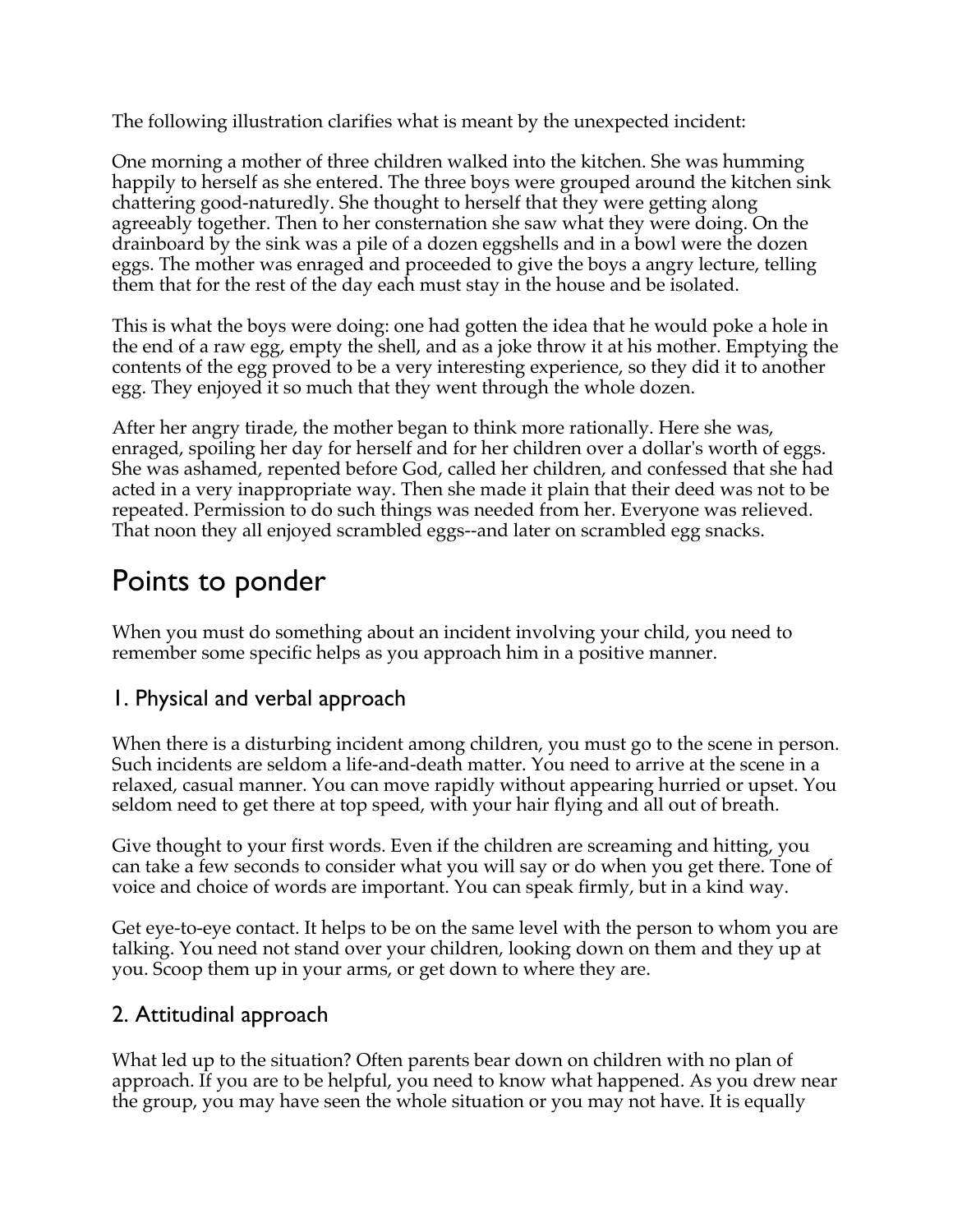important that you know what was said between the children. Parents tend to ignore the words exchanged between children. If you do not know what happened, your first task is not to say, "You kids, quit your fighting!" No doubt they want to quit as much as you want them to quit. Rather, your first task is to find out what led up to the situation. This need not be a cross-examination. If everyone talks to you at once, or if there is disagreement over what happened, you simply will not get the facts.

Remedy the situation. You will need to take action with or without the facts. If you can get the facts easily, you will be fortunate. If you lack information, be aware of your lack. Perhaps the children were too loosely supervised in the first place. There was no one around to see what was happening until the outburst occurred. Be slow to judge or to fix blame. Keep your questions to a minimum. Remember that your firm, kind manner will be the key to the situation. Never give a choice unless you are prepared to accept either choice. The children may need help through positive, firm adult action. You can try distraction, channeling their activities in another direction, isolation, retiring disputed equipment, kind physical restraint.

Trial and error on the part of the adult are involved. Your first attempt may or may not be successful. No one makes perfect decisions always. The final result may not mean happiness for all concerned. You may need to help a child accept frustration. This is often done best in silence. To illustrate, your child might tearfully sob, "I want that truck." But he can't have the truck just now. Within you, silent acceptance and sympathy for his desire are in order. This is no time for a lecture on sharing. This is the time for a demonstration.

You need to accept children's negative reactions in a tense moment, but you need not give in to them. Remember that, in the perspective of a year of living, this is just an incident and that you are the steadying, dependable influence. You never know what your children will do next, but they ought to know what you will do next. When the incident is over, cease talking about it.

## Conclusion

Parenthood is a full-time job. To qualify, you need to be a person of inner peace--the peace that passes understanding, given by God, and evidenced in the unexpected, unprepared for, unwanted twists and turns of life. This inner peace, then, makes life a fascinating, pleasant journey, wherever it may lead. Parenthood, to be successful, requires a partnership of two people dedicated to the task of blending their bodies, souls, and spirits into a unit that is dedicated to serving God and pleasing Him.

Parenthood requires an acceptance of the task, the desire to understand it, the willingness to be as diligent in preparation and performance as the most accomplished artist, business leader, or professional.

Conflicts and problems will arise. These can lead you to ever higher levels of accomplishment as you demonstrate the power of God through them. To identify problems and solve them is to find success. To cover them up or pretend they are not there is to taste defeat. Each partner should be ready and willing to see his part in any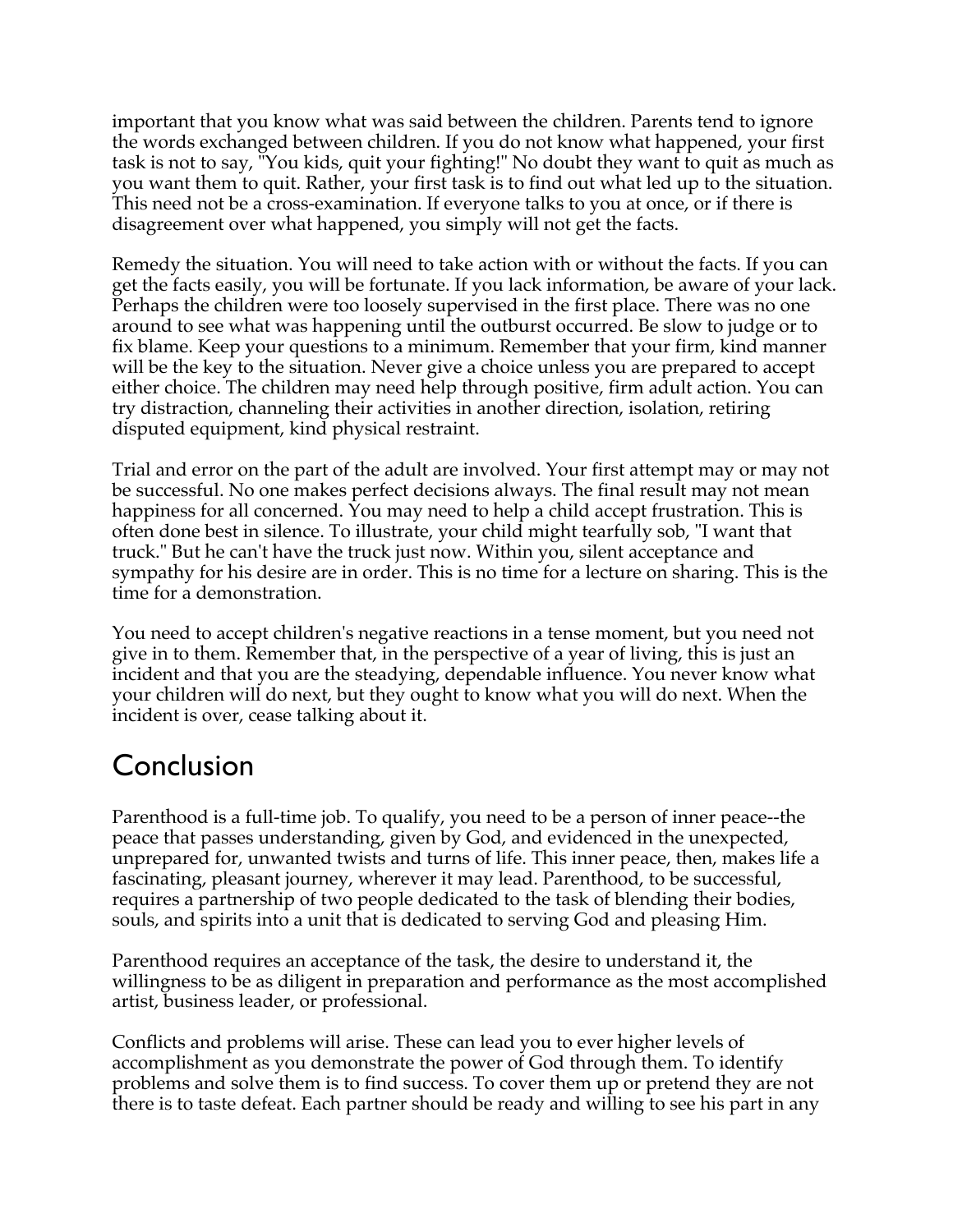decision or task and do it as a dedicated servant of God.

There is nothing magic or accidental about living a life of happiness, peace, and joy. Building a happy family requires that you abide in Christ. There is nothing easy or automatic about it.

Guiding children implies a purpose and a goal. You need to know where you are going. You need to assume responsibility for influencing your children. Your influence for good or for ill will probably count more than any other in the lives of your children (Proverbs 22:8). You must work hard to make learning wholesome and effective for your children.

Parenthood is a twenty-year-long job. If you do your work well, you will lose your children. They will leave to attend to their own careers and families. Therefore, it is important that you should be effective partners, that you should keep in touch with each other and stay friends. You will reach your later years just as you started--only the two of you facing a new and glorious life together. You ought to train your family with this goal in mind: that when the day comes for you to say "Godspeed" to your children as they begin to plan for their own families, it will be a joyful day for both of you, with memories of happy years gone by. Then you can look ahead with a keen anticipation because you have trained your child in the way he should go (Proverbs 22:6). Then you and your partner can look deep into each other's united souls and anticipate the time when the risen Lord will say to you, "Well done, thou good and faithful servant." Meanwhile, with mutual consent you can say, "Bring on our new life together and let us make it a fruitful one for the glory of God."

## Study Assignment for Lesson 12

- 1. Illustrate an incident when a child should be helped, not punished.
- 2. What is the meaning of enforcing the setting of limits by giving help to a child?
- 3. What is included in the use of this positive approach?
- 4. What is the significance of unexpected incidents?
- 5. List as many helps as you can find to the positive approach to children's behavior.
- 6. Write a short review of the conclusion of this course.

This course will be helpful to you if you apply its teaching to your personal life. Keep your materials in a place where you can pick them up in your spare moments to refresh your mind on the areas you need to apply to your own life.